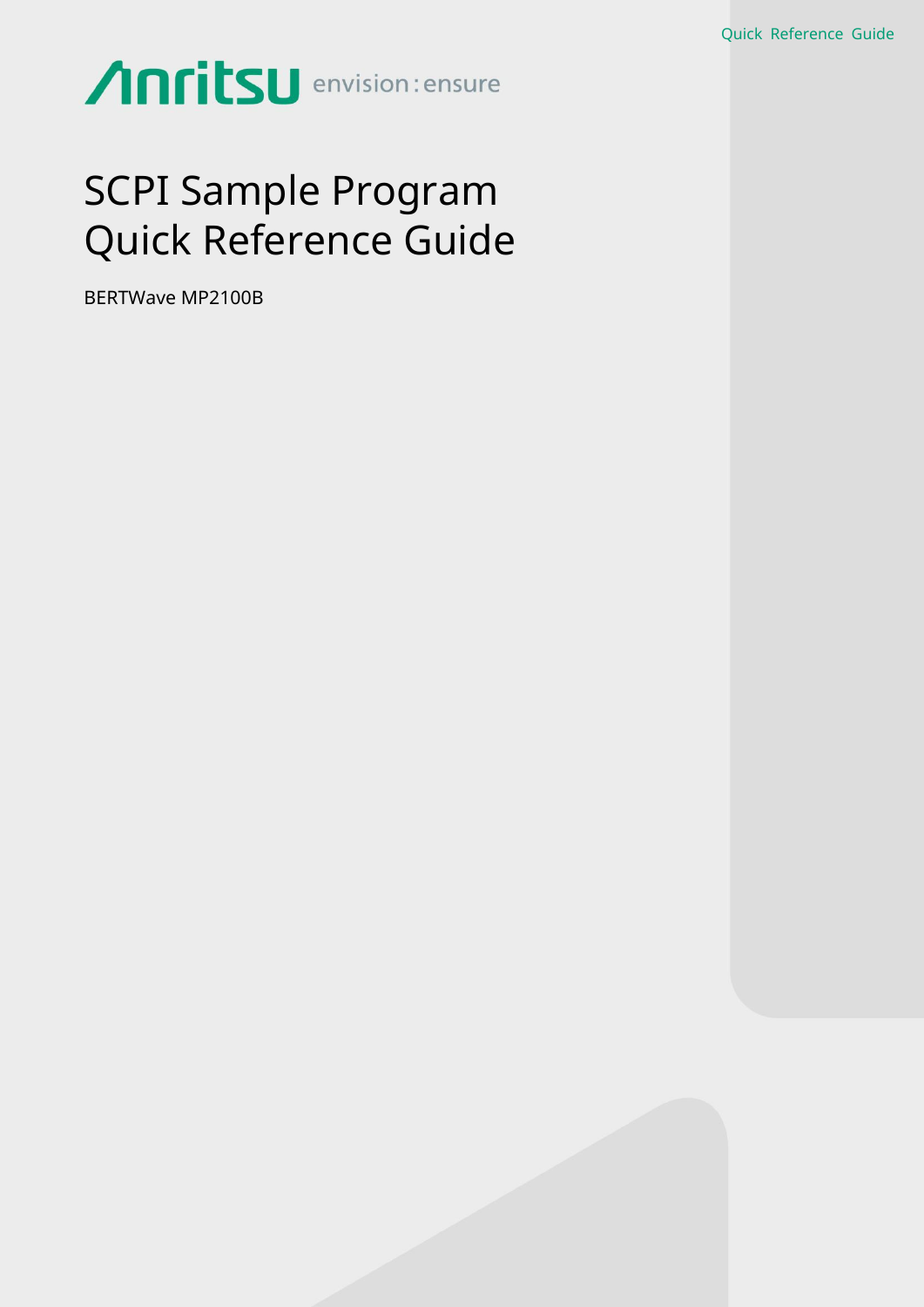## **Table of Contents**

| $\mathbf 1$ |  |                                                                               |  |
|-------------|--|-------------------------------------------------------------------------------|--|
| $2^{\circ}$ |  |                                                                               |  |
| 3           |  |                                                                               |  |
| 3.1.        |  |                                                                               |  |
| 3.2.        |  |                                                                               |  |
| 3.3.        |  |                                                                               |  |
| 3.4.        |  | Setting NI Measurement & Automation Explore (when connecting via Ethernet)  7 |  |
| 4           |  |                                                                               |  |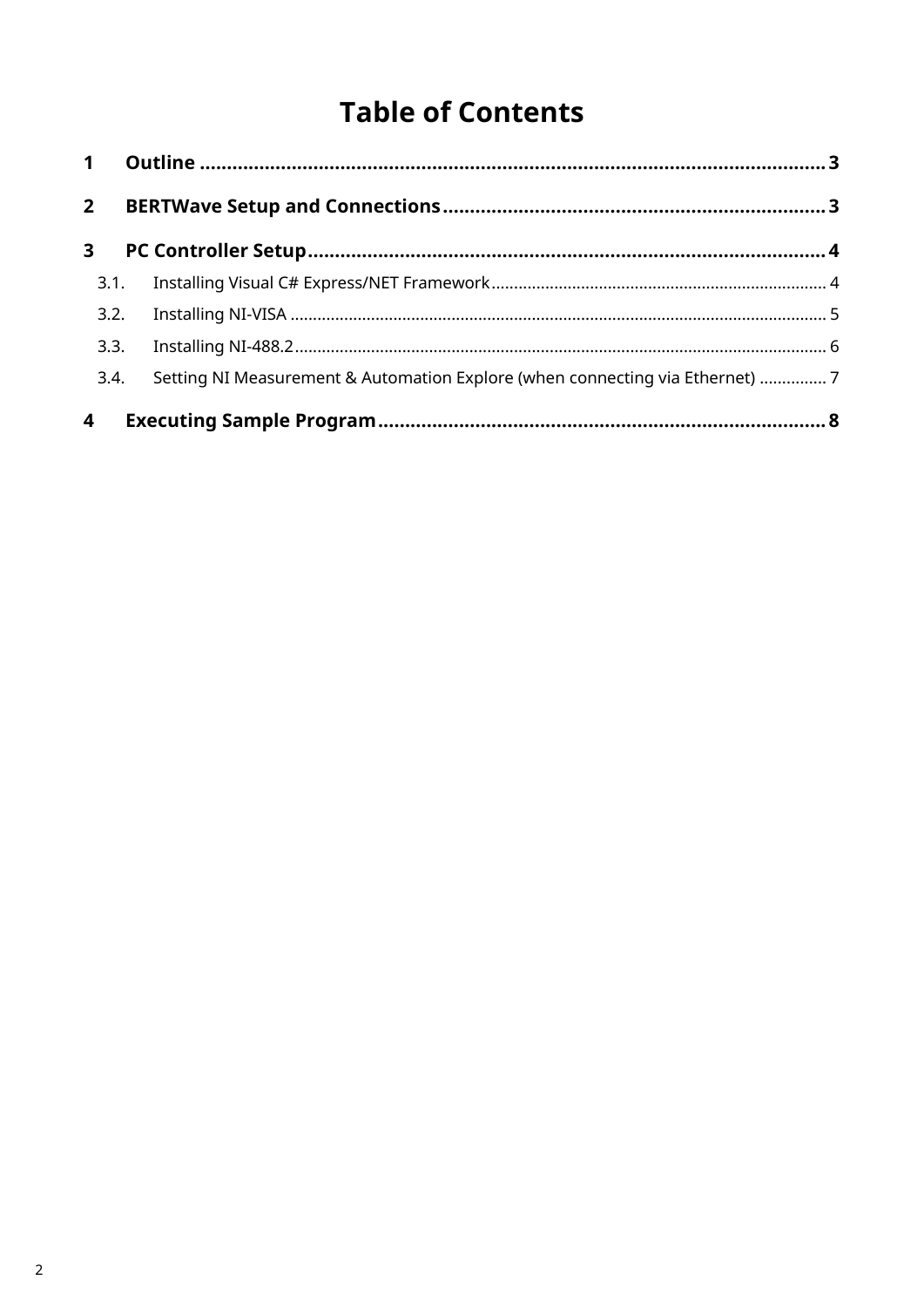## <span id="page-2-0"></span>**1 Outline**

This Quick Reference Guide explains the setup and connections when running a SCPI sample program written in C# using NI-VISA. The sample program includes in MP2100B installer.

## <span id="page-2-1"></span>**2 BERTWave Setup and Connections**

The sample program can be controlled from a PC controller either via Ethernet or GPIB.



### *Fig. 1 Basic Equipment Setup*

Connect and set-up the BERTWave as follows when using either GPIB or Ethernet.

- (1) Connect the BERTWave Ethernet connector and the PC controller Ethernet connector.
- (2) Use the BERTWave Setup Utility to set the IP address of the connected Ethernet connector.
- (3) Return to the Selector screen and start the Main application.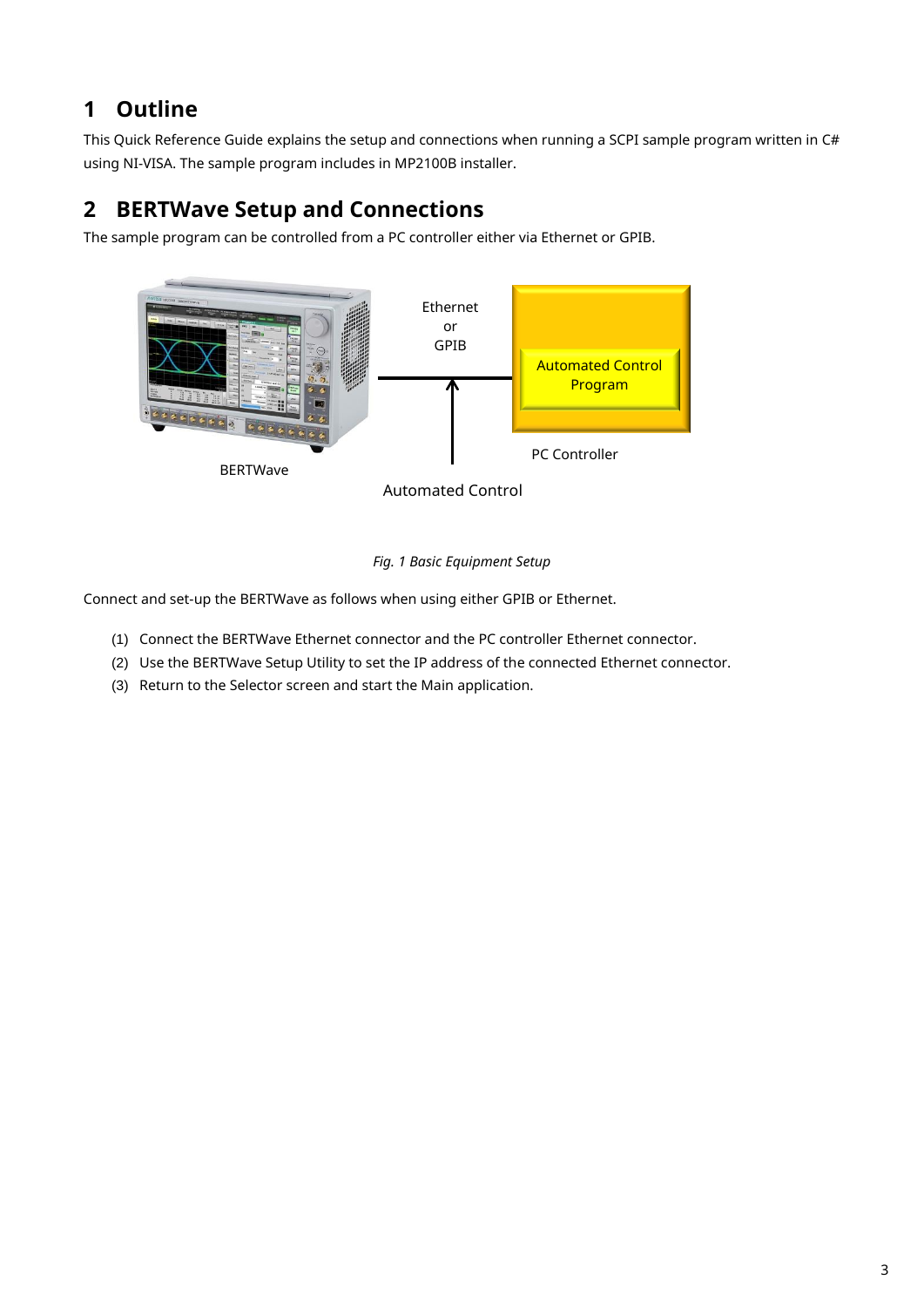## <span id="page-3-0"></span>**3 PC Controller Setup**

The sample program has been confirmed to run under the following PC controller environment.

|                               | Windows 7                 |
|-------------------------------|---------------------------|
| National Instruments NI-VISA  | Versions 14.0.0 or 14.0.1 |
| National Instruments NI-488.2 | Version 14.0              |
| Development Program Tools     | Microsoft Visual C# 2010  |
| Microsoft .NET Framework      | 4.0                       |

The following pages describe how to set-up this operating environment.

## <span id="page-3-1"></span>**3.1. Installing Visual C# Express/NET Framework**

Download and install the Express edition (2010 version or later) of Visual C# from the Microsoft Corporation site (requires Microsoft account registration). NET Framework 4.0 will also be installed at the same time. Installation requires administrator rights.

<http://www.visualstudio.com/downloads/download-visual-studio-vs>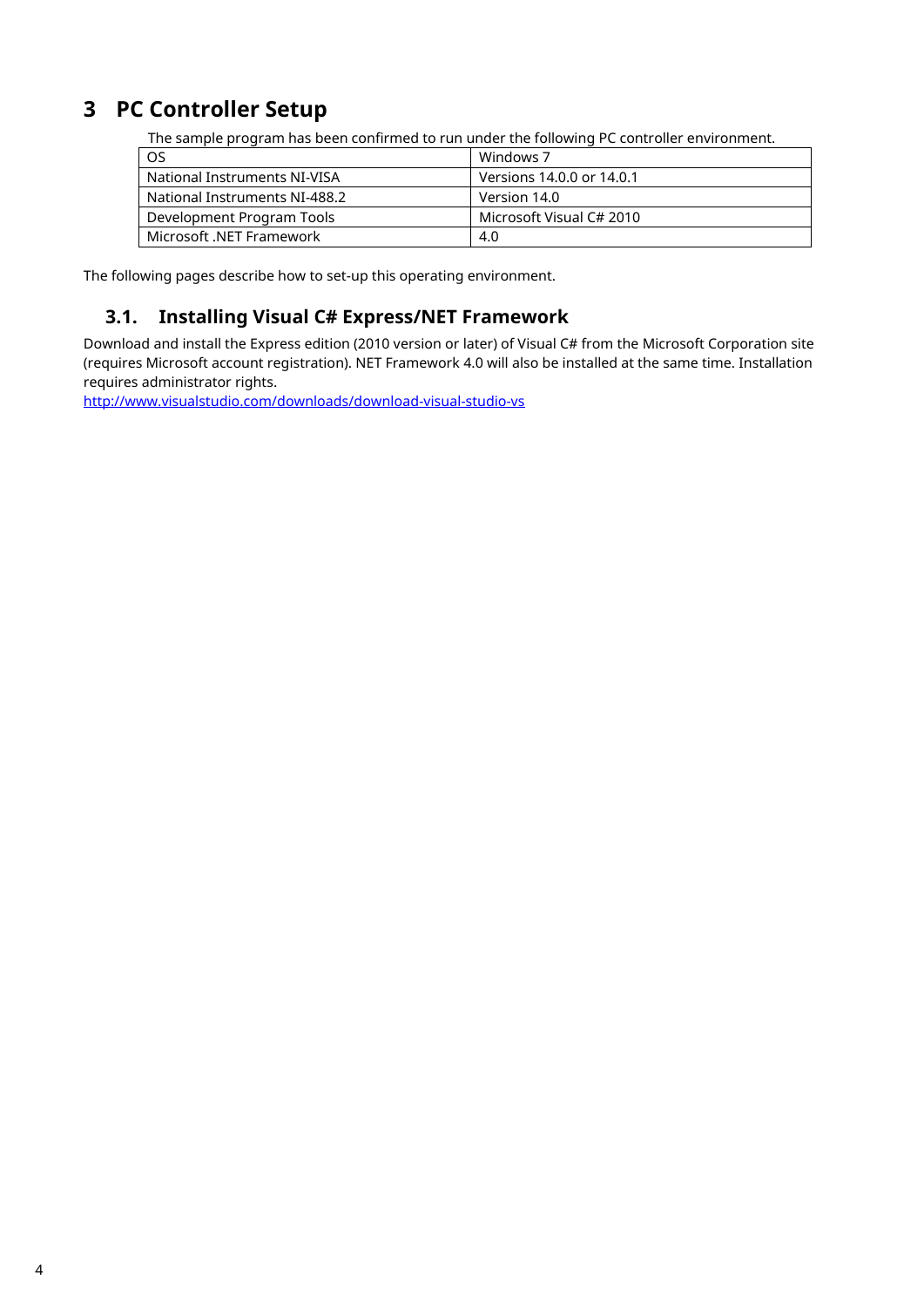### <span id="page-4-0"></span>**3.2. Installing NI-VISA**

Download NI-VISA from the following URL and install it in the PC controller. Use of NI-VISA requires a license, but usage is free of charge according to National Instruments conditions. For details, refer to the National Instruments' HP license (requires user registration). Installation in the PC requires administrator rights. <http://sine.ni.com/psp/app/doc/p/id/psp-411>

| <b>Z NATIONAL<br/>PINSTRUMENTS</b>                     | <b>Products</b> | Industries &<br><b>Applications</b> | Support &<br><b>Services</b> | Community | <b>Academic</b> |
|--------------------------------------------------------|-----------------|-------------------------------------|------------------------------|-----------|-----------------|
| Home > Support                                         |                 |                                     |                              |           |                 |
| <b>NI-VISA</b>                                         |                 |                                     |                              |           |                 |
|                                                        |                 |                                     |                              |           |                 |
|                                                        |                 | <b>Product Support Pages</b>        | <b>Search</b>                |           |                 |
|                                                        |                 |                                     |                              |           |                 |
| <b>Manuals   VIEW ALL</b>                              |                 |                                     |                              |           |                 |
| NI-VISA Help   June 2013                               |                 |                                     |                              |           |                 |
| NI-VISA User Manual   September 2001                   |                 |                                     |                              |           |                 |
| NI-VISA Help   June 2008                               |                 |                                     |                              |           |                 |
| NI-VISA Help   August 2004<br>NI-VISA Help   June 2011 |                 |                                     |                              |           |                 |
|                                                        |                 |                                     |                              |           |                 |
| <b>NI Hardware Drivers   VIEW ALL</b>                  |                 |                                     |                              |           |                 |
| NI-VISA Run-Time Engine 14.0.1                         |                 |                                     |                              |           |                 |
| NI-VISA 14.0.1                                         |                 |                                     |                              |           |                 |
| <b>NI-VISA 14.0</b>                                    |                 |                                     |                              |           |                 |
|                                                        |                 |                                     |                              |           |                 |
| NI-VISA Run-Time Engine 14.0                           |                 |                                     |                              |           |                 |

At installation, add [.NET Framework 4.0 language support] (to use Visual C#).

| <b>嗯 NI-VISA 15.0</b>                                                                                                                                                                                                                                                                                                                                                                                                                                                                   |                                                                                                    |
|-----------------------------------------------------------------------------------------------------------------------------------------------------------------------------------------------------------------------------------------------------------------------------------------------------------------------------------------------------------------------------------------------------------------------------------------------------------------------------------------|----------------------------------------------------------------------------------------------------|
| <b>Features</b><br>Select the features to install.                                                                                                                                                                                                                                                                                                                                                                                                                                      | <b>NATIONAL</b>                                                                                    |
| NI-VISA 15.0<br>Runtime Support<br>$\blacksquare$<br><b>Configuration Support</b><br>Ė<br>Development Support<br>÷<br><b>Remote Server</b><br>Real-Time Support<br>.NET 4.0 - 4.5.1 Runtime Support (IN<br>.NET 4.5 Runtime Support (NS)<br>.NET 4.0 Runtime Support (NS)<br>$\overline{+}$<br>⊟<br>Install this feature to a local drive<br>$\times$<br>Do not install this feature<br>NI 1588-2008 Network Management 15.0.0<br>∢<br>Ш<br>Directory for .NET 4.0 Runtime Support (NS) | Enables you to run applications that use the VisaNS<br>NFT APL<br>will not be installed.<br>Browse |
| Disk Cost<br>Restore Feature Defaults                                                                                                                                                                                                                                                                                                                                                                                                                                                   | << <u>B</u> ack<br>$Next$ $>$<br>Cancel                                                            |

*Fig. 3 Screen for Selecting Functions at NI-VISA Installation*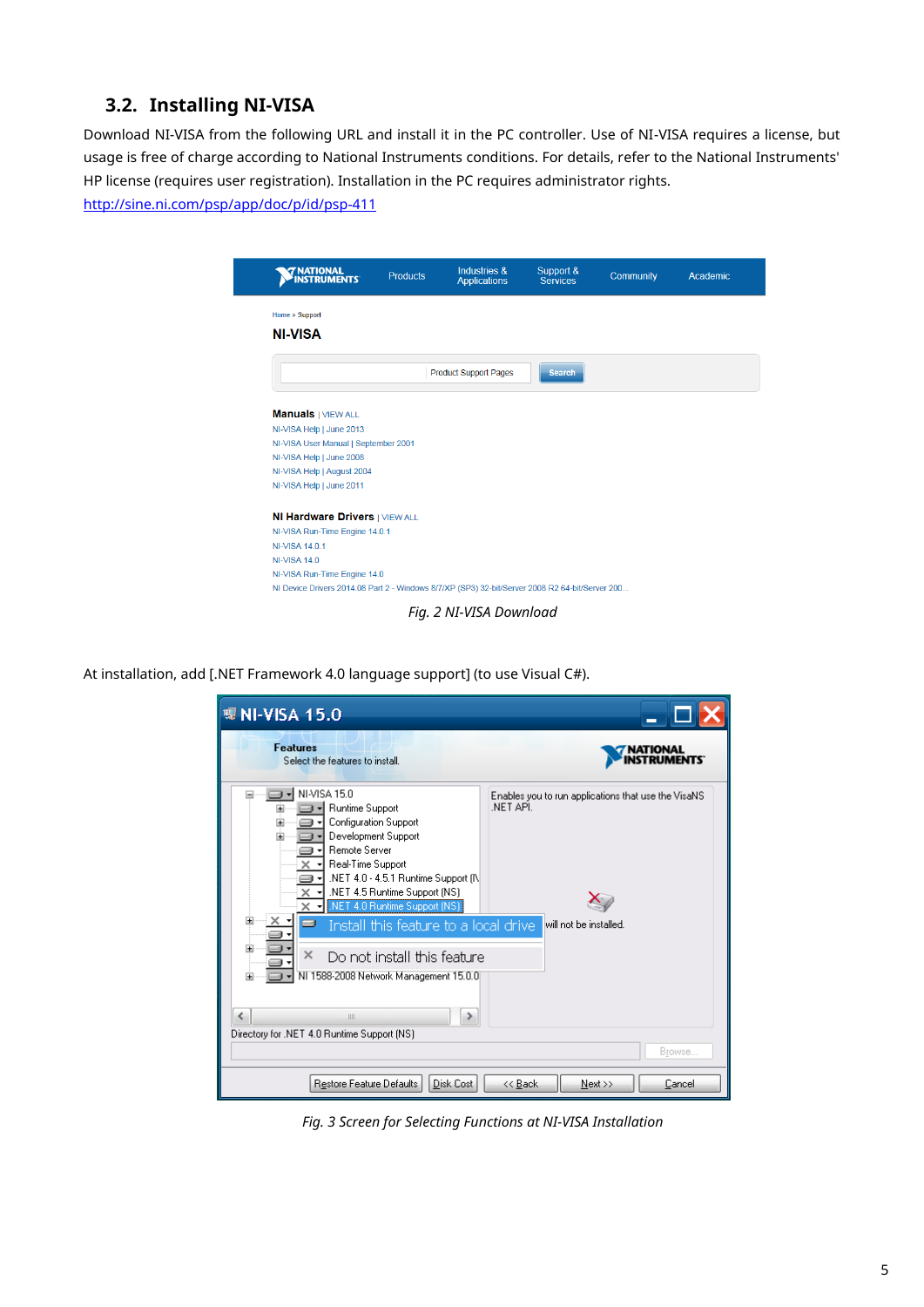### **3.3. Installing NI-488.2**

<span id="page-5-0"></span>Download NI-488.2 from the following URL and install it in the PC controller. Installation requires administrator rights.

<http://sine.ni.com/psp/app/doc/p/id/psp-356>

| <b>7 NATIONAL<br/>* INSTRUMENTS</b> *                                                           | <b>Products</b> | Industries &<br><b>Applications</b> | Support &<br><b>Services</b> | Community | <b>Academic</b> |
|-------------------------------------------------------------------------------------------------|-----------------|-------------------------------------|------------------------------|-----------|-----------------|
| Home > Support                                                                                  |                 |                                     |                              |           |                 |
| NI-488.2                                                                                        |                 |                                     |                              |           |                 |
|                                                                                                 |                 | <b>Product Support Pages</b>        | <b>Search</b>                |           |                 |
| <b>Manuals   VIEW ALL</b>                                                                       |                 |                                     |                              |           |                 |
| NI-488.2 User Manual   May 2014                                                                 |                 |                                     |                              |           |                 |
| NI-488.2 Function Reference Manual for Windows   February 1999                                  |                 |                                     |                              |           |                 |
| NI-488.2 Function Reference Manual for DOS/Windows   August 1996                                |                 |                                     |                              |           |                 |
| NI-488.2 API Quick Reference Card   June 2008                                                   |                 |                                     |                              |           |                 |
| NI-488.2 Function Reference Manual for MacOS   July 1997                                        |                 |                                     |                              |           |                 |
| <b>NI Hardware Drivers   VIEW ALL</b>                                                           |                 |                                     |                              |           |                 |
| NI Device Drivers 2014.08 Part 2 - Windows 8/7/XP (SP3) 32-bit/Server 2008 R2 64-bit/Server 200 |                 |                                     |                              |           |                 |
| NI-488.2 14.0                                                                                   |                 |                                     |                              |           |                 |
| NI-488 2 3 2                                                                                    |                 |                                     |                              |           |                 |
| NI Device Drivers 2014.08 Part 1 - Windows 8/7/XP (SP3) 32-bit/Server 2008 R2 64-bit/Server 200 |                 |                                     |                              |           |                 |
|                                                                                                 |                 |                                     |                              |           |                 |

*Fig. 4 NI-488.2 Download*

At installation, add [.NET Framework 4.0 language support] (to use Visual C#).

| <b>■ NI-488.2 for Windows 15.0</b>                                                                                                                                                                                                                                                                                                                                                                         |                                                                                                                                                        |
|------------------------------------------------------------------------------------------------------------------------------------------------------------------------------------------------------------------------------------------------------------------------------------------------------------------------------------------------------------------------------------------------------------|--------------------------------------------------------------------------------------------------------------------------------------------------------|
| <b>Features</b><br>Select the features to install.                                                                                                                                                                                                                                                                                                                                                         | IATIONAL                                                                                                                                               |
| NI-488.215.0<br>Configuration and Utilities<br>Application Development Support<br>- LabWindows/CVI Support<br>C/C++ Support<br>Visual Basic Support<br><b>DLL Direct Entry Support</b><br>.NET Framework 4.5.1 Langi<br>.NET Framework 4.5 Langua<br>NET Framework 4.0 Langua<br>NI-488<br>Install this feature to a local drive<br>NI Voi<br>NHJ D<br>NI MU<br>Do not install this feature<br>×<br>≺<br>Ш | .NET Framework 4.0 Languages Support<br>This feature will not be installed<br>$\blacksquare$ Install this feature and its subfeatures to a local drive |
| Directory for .NET Framework 4.0 Languages Support                                                                                                                                                                                                                                                                                                                                                         | Browse                                                                                                                                                 |
| Disk Cost<br>Restore Feature Defaults                                                                                                                                                                                                                                                                                                                                                                      | << Back<br>$Next \rightarrow$<br>Cancel                                                                                                                |

*Fig. 5 Screen for Selecting Functions at NI-488.2 Installation*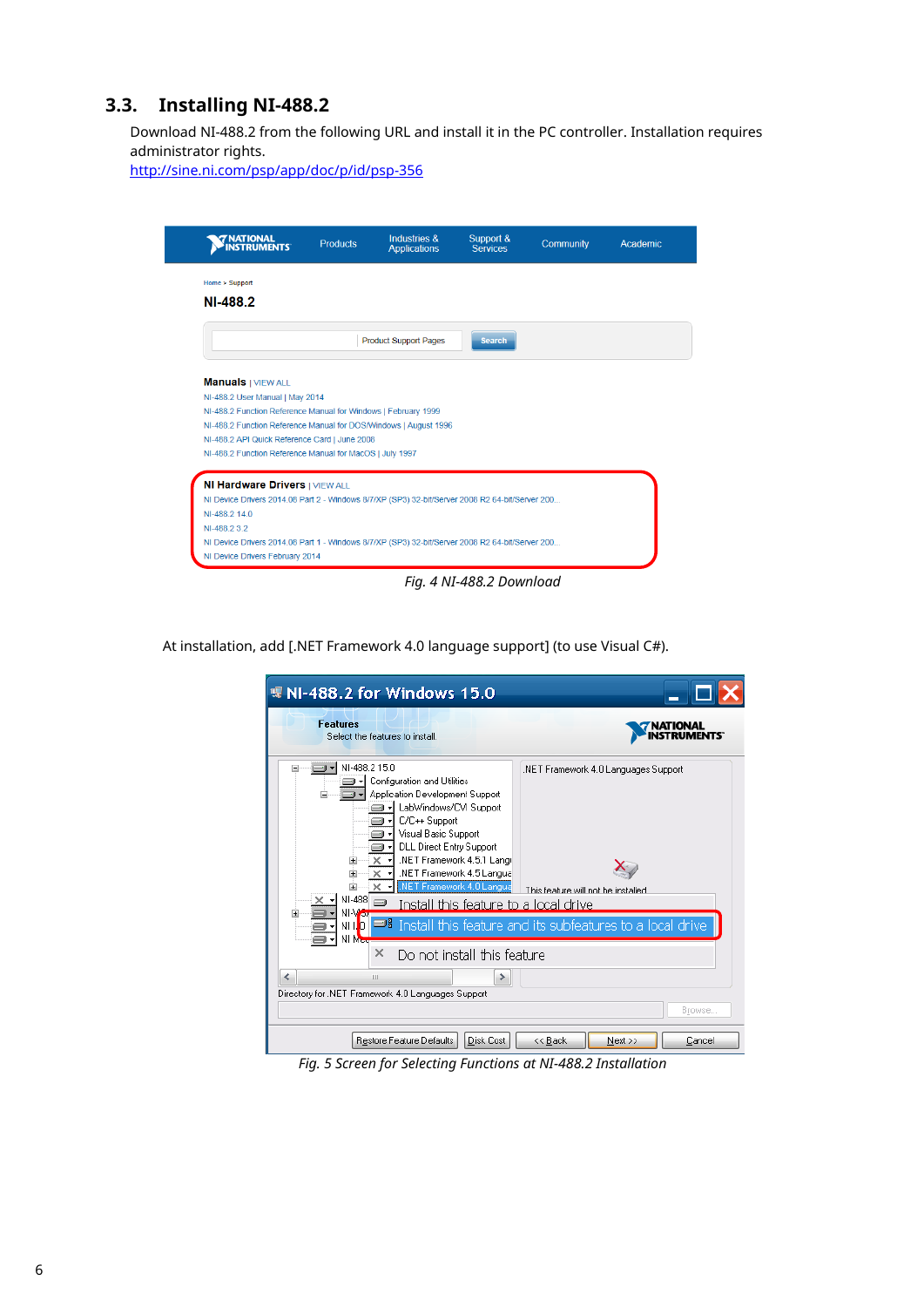### <span id="page-6-0"></span>**3.4. Setting NI Measurement & Automation Explore (when connecting via Ethernet)**

At connection via Ethernet, as well as installing NI-VISA, it is also necessary to register the TCP/IP resources when installing NI Measurement & Automation Explore. The procedure is described below. It is not required for connection using GPIB.

- i. Click [NI MAX] from the Start menu of the PC controller.
- ii. At the Measurement & Automation Explore screen, right-click [Device and Interface], and click [Create Newl.

| <b>C</b> Devices and Interfaces - Measurement & Automation Explorer                                                              |                                                                                                                                                            |  |  |  |  |
|----------------------------------------------------------------------------------------------------------------------------------|------------------------------------------------------------------------------------------------------------------------------------------------------------|--|--|--|--|
| l File<br>View<br>Tools<br>Edit<br>Help                                                                                          |                                                                                                                                                            |  |  |  |  |
| My System<br>E<br><b><i>Devices</i></b> and Inter <mark>fi<sub>lity</sub></mark><br><b>⊞ &amp; Software</b><br>-■ Remote Systems | <b>Theate New</b><br>Show Help<br>Create New<br><del>Il Deviecs ar</del> d Interfaces                                                                      |  |  |  |  |
|                                                                                                                                  | Devices and Interfaces lists installed and detected CAN, DAQ, FieldPoint Serial Controllers, GPIB, IVI, Motion, Serial, VISA, Vision, and<br>VXI hardware. |  |  |  |  |

*Fig. 6 Measurement & Automation Explore Screen*

- iii. Select [VISA TCP/IP Resources] at the display screen and click [Next].
- iv. Next, select [Raw Socket Manual Input] and click [Next].
- v. Next, input the IP address for the BERTWave side at [Host Name or IP Address] and the port number (5001) and click [Finish].

| Create New VISA TCP/IP Resource |                                                                                                                                                                                                           |                                         |
|---------------------------------|-----------------------------------------------------------------------------------------------------------------------------------------------------------------------------------------------------------|-----------------------------------------|
| Enter the LAN resource details. |                                                                                                                                                                                                           | <b>7 NATIONAL</b><br><b>INSTRUMENTS</b> |
|                                 | Enter the TCP/IP address of your VISA network resource in the<br>form of xxx.xxx.xxx.xxx, the hostname of the device, or a<br>computer@some.domain. The LAN device name is often "inst0"<br>or "gpib0,1". |                                         |
|                                 | Hostname or IP address                                                                                                                                                                                    |                                         |
|                                 | 192.168.100.101                                                                                                                                                                                           |                                         |
|                                 | LAN Device Name<br>5001<br>Validate                                                                                                                                                                       |                                         |
|                                 |                                                                                                                                                                                                           |                                         |
|                                 |                                                                                                                                                                                                           |                                         |
|                                 |                                                                                                                                                                                                           |                                         |
|                                 |                                                                                                                                                                                                           |                                         |
|                                 | Einish<br>< <u>B</u> ack<br>Next                                                                                                                                                                          | Cancel                                  |

*Fig. 7 New VISA TCP/IP Resources Registration Screen*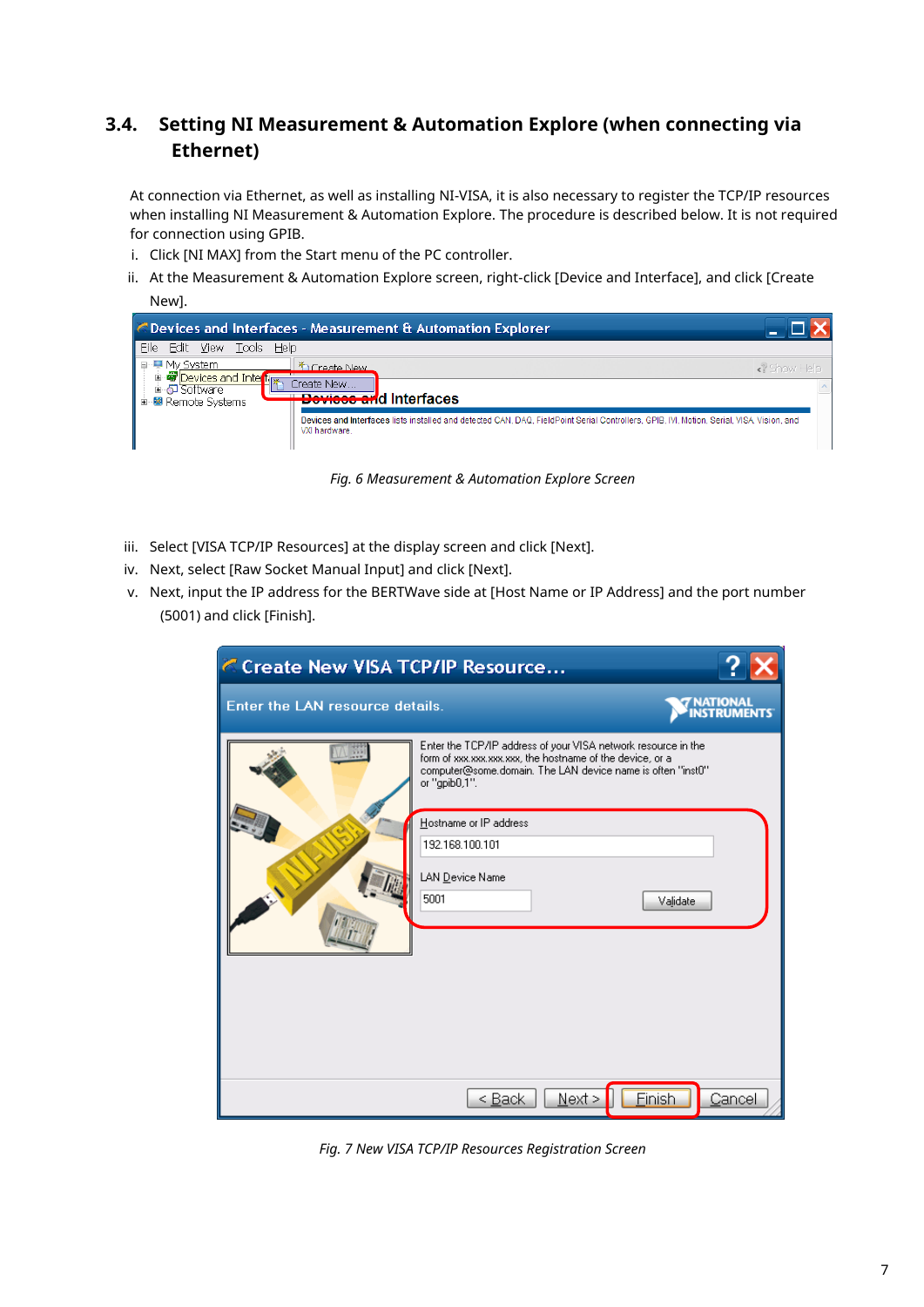## <span id="page-7-0"></span>**4 Executing Sample Program**

- a. Open the sample program solution file in Visual C#.
- i. At the PC controller start menu, click [Microsoft Visual Studio 2010 Express]―[Microsoft Visual C# 2010 Express].
- ii. At the running Visual C# screen, click [File]―[Open Project].
- iii. At the open dialog box for the displayed project, move to the BW\_SCPI\_Sample folder.
- iv. Select the solution file (\*.sln) in the Combo box at the bottom of the dialog.
- v. Select the BW\_SCPI\_Sample with the Microsoft Visual Studio Solution file details and click [Open].



*Fig. 8 Dialog Box when Opening Project*

b. Either click [Debug]―[Start Debug] at the Visual C# menu, or start debugging by clicking the Start button at the top of the screen.



*Fig. 9 Debug Start Button*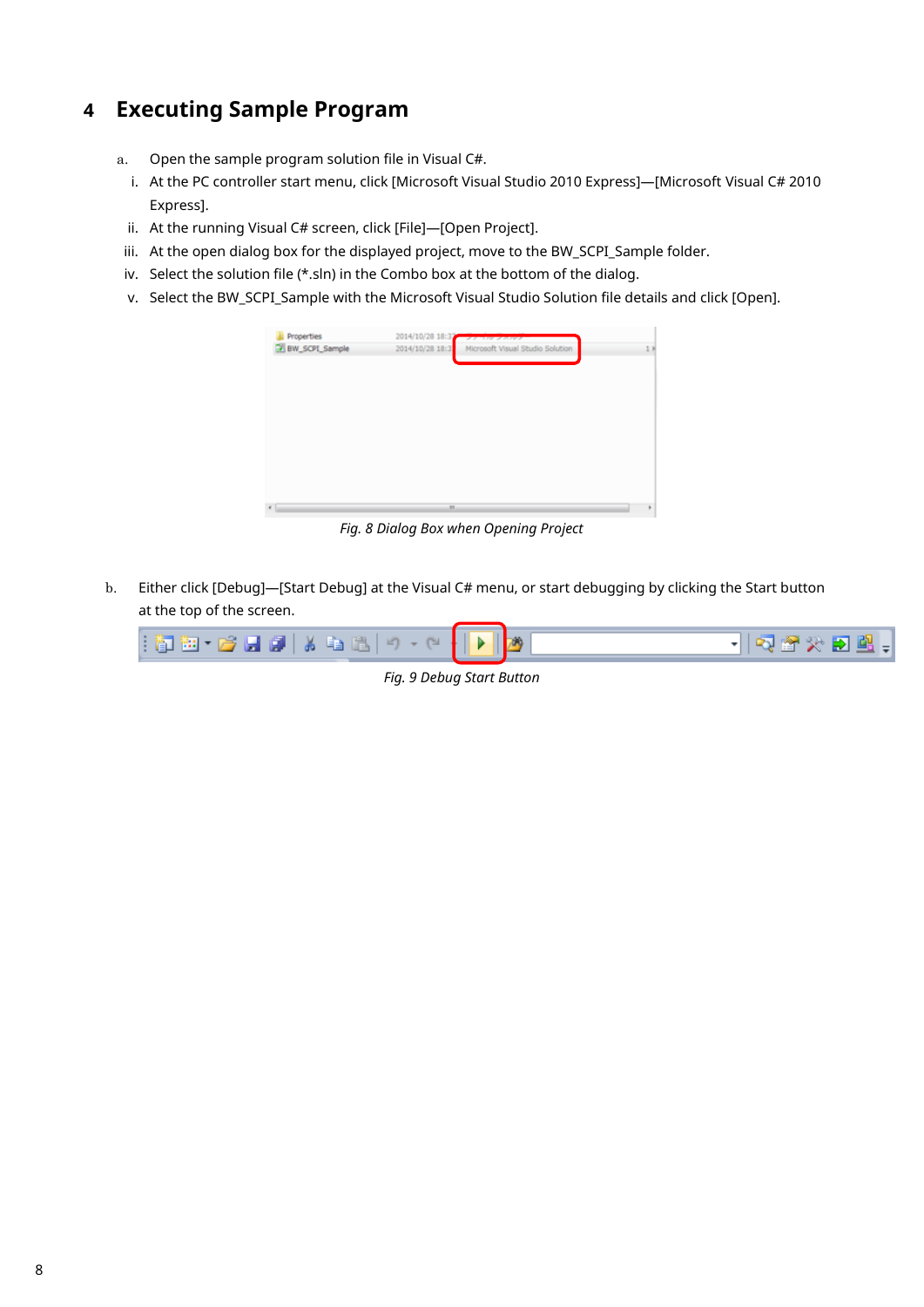- c. The screen shown in Fig. 10 is displayed when debugging starts.
- **•** Select the connection interface at [Resource name].
- Select the BERTWave function to be executed at [Test Module].
- Click the [Initialize] or [Test] button to execute the sample sequence for the function selected at [Test Module]. [Initialize] sets the default values, and [Test] performs measurement.

| <b>BERTWave SCPI Sample</b> |                                                                 |            | $\mathbf{x}$<br>فكتراص |
|-----------------------------|-----------------------------------------------------------------|------------|------------------------|
| Settings                    |                                                                 |            |                        |
| Resource name               | TCPIP0::192.168.100.101::5001::SOCKET<br>▼                      |            |                        |
| <b>Test Module</b>          | Optical Scope<br>Electrical Scope<br><b>BERT</b><br>$\Box$<br>n | Initialize | Test                   |
| Results                     |                                                                 |            |                        |
|                             |                                                                 |            |                        |
|                             |                                                                 |            |                        |
|                             |                                                                 |            |                        |
|                             |                                                                 |            |                        |
|                             |                                                                 |            |                        |
|                             |                                                                 |            |                        |
|                             |                                                                 |            |                        |
|                             |                                                                 |            |                        |
|                             |                                                                 |            |                        |
|                             |                                                                 |            |                        |

*Fig. 10 Sample Program GUI*

If an error message is displayed, refer to the message contents and reconfirm the connection methods and environment settings described in this Quick Reference Guide.

This sequence of Sample program is contents of Ideal Remote-Control Sequence (MP2100B-E-F-1-(1.00)). <http://dl.cdn-anritsu.com/en-en/test-measurement/files/Application-Notes/Application-Note/mp2100b-ef1100.pdf>